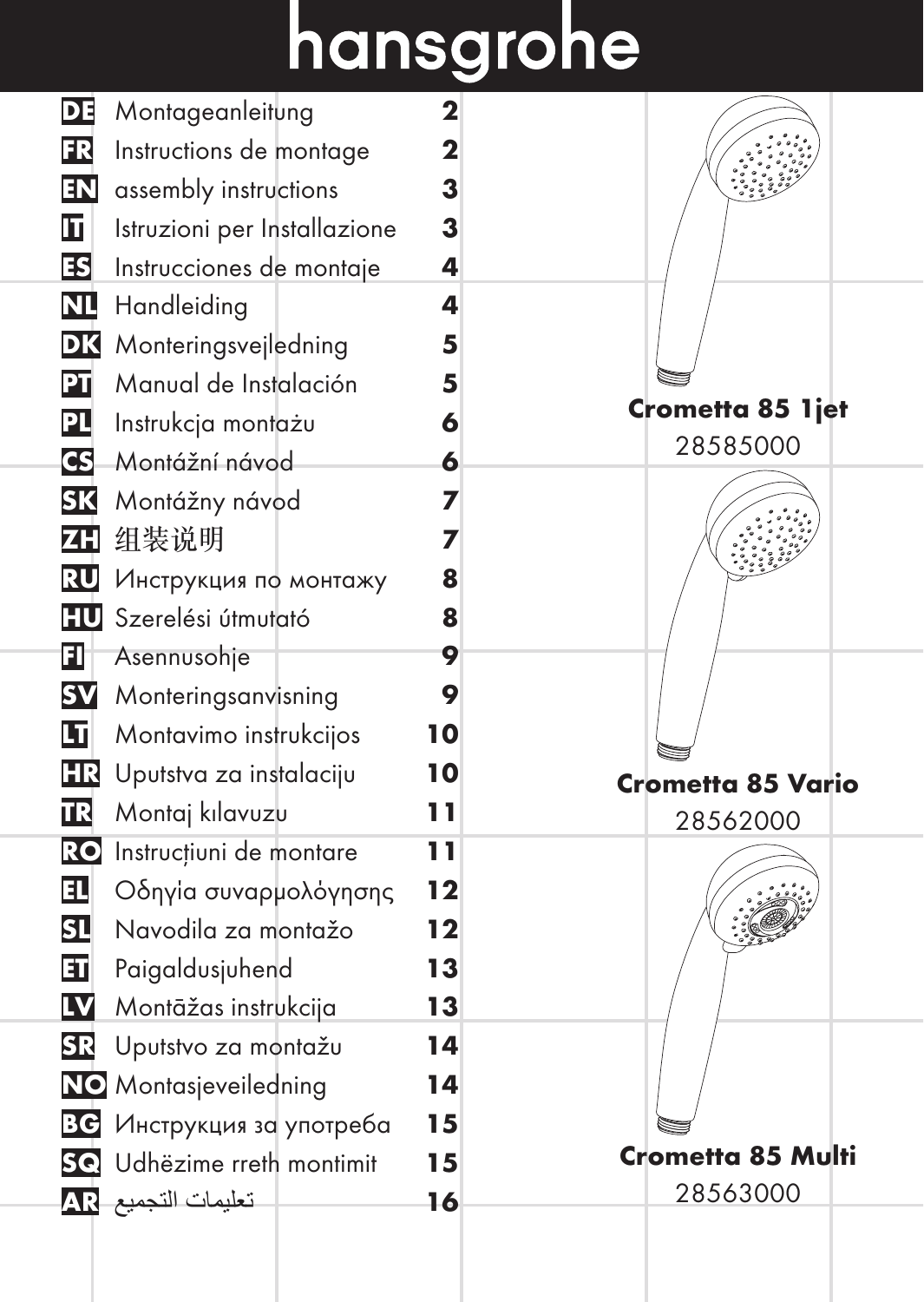### Deutsch

### Français

#### Sicherheitshinweise

 Der Kontakt der Brausestrahlen mit empfindlichen Körperstellen (z. B. Augen) muss vermieden werden. Es muss ein ausreichender Abstand zwischen Brause und Körper eingehalten werden.

#### Montage (siehe Seite 19)

Der vormontierte Filtereinsatz muss verwendet werden, um den Normdurchfluss der Handbrause zu gewährleisten und um Schmutzeinspülungen aus dem Leitungsnetz zu vermeiden. Schmutzeinspülungen können die Funktion beeinträchtigen und/oder zu Beschädigungen an Funktionsteilen der Handbrause führen, für hieraus ergebende Schäden haftet Hansgrohe nicht

Reinigung (siehe Seite 20) und beiliegende Broschüre

#### Technische Daten

Betriebsdruck: max. 0,6 MPa Empfohlener Betriebsdruck:

0,1 - 0,4 MPa (1 MPa = 10 bar = 147 PSI) Heißwassertemperatur: max. 60°C Thermische Desinfektion: max. 70°C / 4 min Serviceteile (siehe Seite 19) Prüfzeichen (siehe Seite 17)

#### Consignes de sécurité

 Éviter le contact du jet de la douchette avec les parties sensibles du corps (telles par ex. que les yeux). Veiller à respecter un écart suffisant entre la douchette et le corps

Montage (voir page 19)

La garniture filtrante prémontée doit être utilisée pour garantir le débit normal de la douchette et éviter l'infiltration de saletés provenant du réseau de conduites. Ces infiltrations de saletés risquent de porter préjudice et/ou d'endommager les éléments fonctionnels de la douchette et n'entrent pas dans le cadre de la responsabilité de Hansgrohe.

Nettoyage (voir page 20) et brochure ci-jointe

#### Informations techniques

Pression de service autorisée: max. 0,6 MPa Pression de service conseillée: 0,1 - 0,4 MPa (1 MPa = 10 bar = 147 PSI) Température d'eau chaude: max. 60°C Désinfection thermique: max. 70°C / 4 min Pièces détachées (voir pages 19)

Classification acoustique et débit (voir page 17)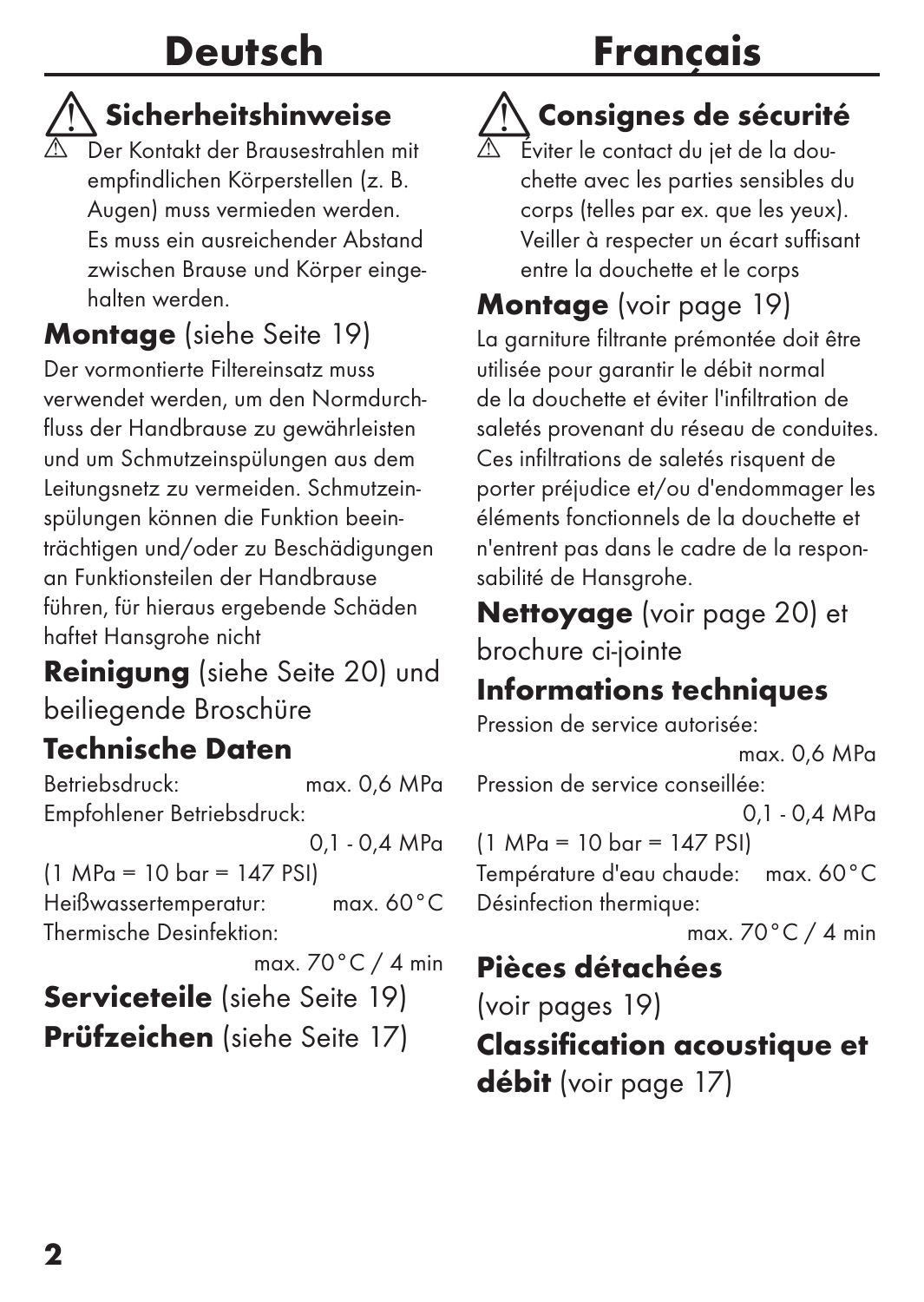### English

### Italiano

### **Notes**

 $\overline{\mathbb{A}}$  Do not allow the streams of the shower touch sensitive body parts (such as your eyes). An adequate distance must be kept between the shower and you.

Assembly (see page 19)

The premounted filter insert must be used to ensure a normal flow of the shower and to prevent dirt from entering through the pipes. Dirt entering can affect the function and/or lead to damages to the shower. Hansgrohe will not be held liable for this type of damage.

Cleaning (see page 20) and enclosed brochure

#### Technical Data

Operating pressure: max. 0,6 MPa Recommended operating pressure:

0,1 - 0,4 MPa

(1 MPa = 10 bar = 147 PSI)

Hot water temperature: max. 60°C Thermal disinfection: max. 70°C / 4 min

Spare parts (see page 19) **Test certificate** (see page 17)

#### Indicazioni sulla sicurezza

 $\triangle$  Bisogna evitare il contatto fra il getto della doccia e parti del corpo delicate (ad es. gli occhi). Fra il soffione ed il corpo va mantenuta una distanza sufficiente.

### Montaggio (vedi pagg. 19)

L'inserto filtrante premontato deve essere utilizzato per garantire il flusso normale della doccetta e per evitare risciacqui di sporcizia dalla rete idrica. Risciacqui di sporcizia possono pregiudicare la funzione e/o danneggiare parti funzionali della doccetta. Per danni risultanti da ciò non risponde la Hansgrohe

Pulitura (vedi pagg. 20) e brochure allegata

#### Dati tecnici

Pressione d'uso: max. 0,6 MPa Pressione d'uso consigliata: 0,1 - 0,4 MPa (1 MPa = 10 bar = 147 PSI) Temperatura dell'acqua calda:

max. 60°C Disinfezione termica: max. 70°C / 4 min

#### Parti di ricambio

(vedi pagg. 19) Segno di verifica (vedi pagg. 17)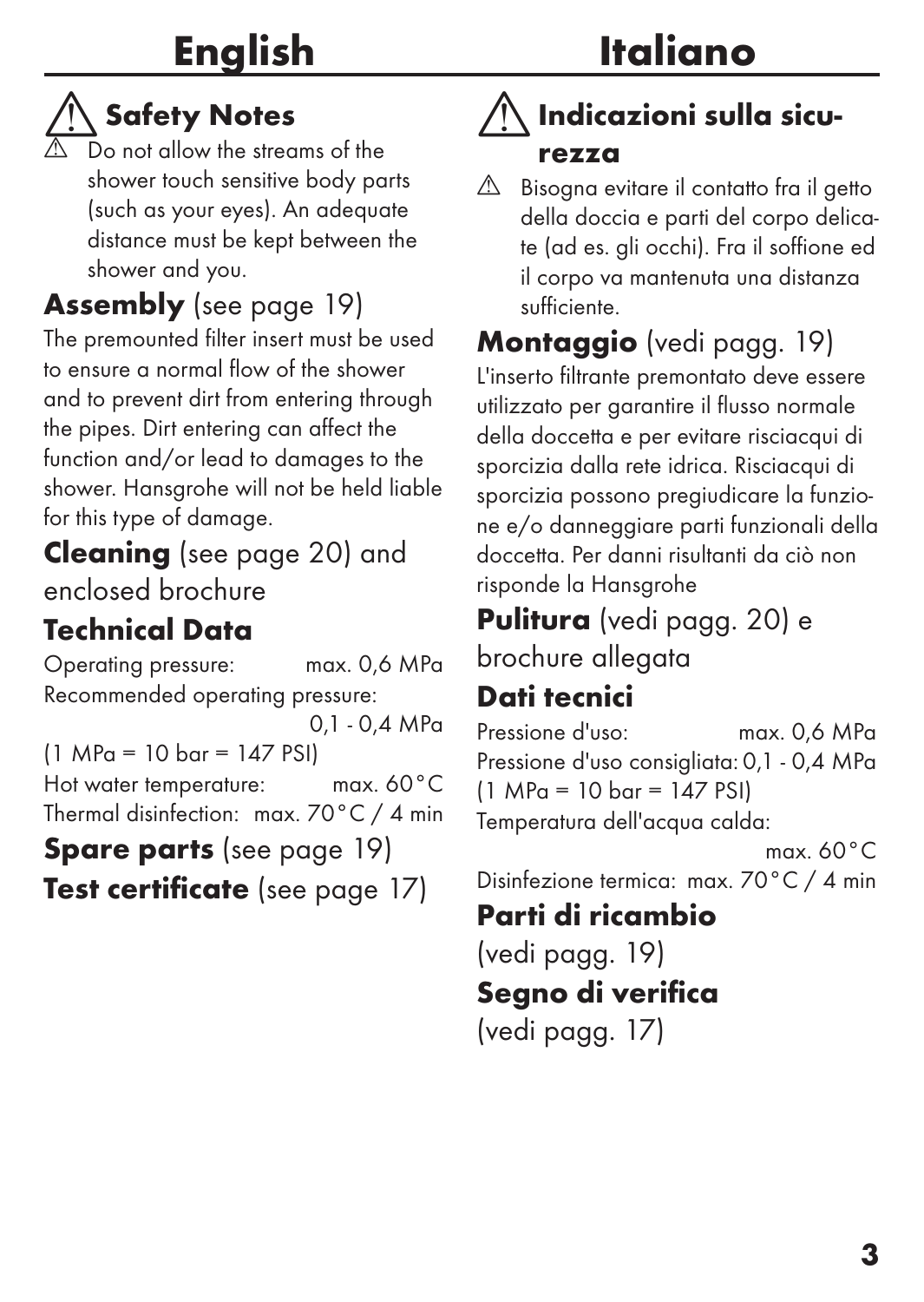#### $\bigwedge$  Indicaciones de seguridad

 Debe evitarse el contacto del chorro del pulverizador con partes sensibles del cuerpo (por ej. ojos). Debe mantenerse una distancia suficiente entre pulverizador y cuerpo.

Montaje (ver página 19)

El inserto de filtro premontado debe utilizarse para garantizar el caudal normado de la ducha manual y evitar que penetre suciedad procedente de la red de conducción. La suciedad puede limitar el funcionamiento y provocar daños en partes funcionales de la ducha manual. Hansgrohe no asumirá ninguna responsabilidad por los daños que de ello se deriven.

Limpiar (ver página 20) y folleto anexo

#### Datos técnicos

Presión en servicio: max. 0,6 MPa Presión recomendada en servicio: 0,1 - 0,4 MPa (1 MPa = 10 bar = 147 PSI) Temperatura del agua caliente: max. 60°C Desinfección térmica: max. 70°C / 4 min Repuestos (ver página 19) Marca de verificación (ver página 17)

### **Nederlands**

### Veiligheidsinstructies

 Het contact van de douchestraal met gevoelige lichaamsdelen (bijv. ogen) moet worden voorkomen. Er moet voldoende afstand tussen douche en lichaam aangehouden worden.

Montage (zie blz. 19)

Het voorgemonteerde filterelement moet gebruikt worden om het normdebiet van de handdouche te garanderen en om vuil uit de waterleiding te weren. Vuil uit de waterleiding kan de werking negatief beïnvloeden en / of de handdouche beschadigen; voor daaruit voortvloeiende schade is Hansgrohe niet aansprakelijk.

Reinigen (zie blz. 20) en bijgevoegde brochure

#### Technische gegevens

Werkdruk: max. max. 0.6 MPa Aanbevolen werkdruk: 0,1 - 0,4 MPa (1 MPa = 10 bar = 147 PSI) Temperatuur warm water: max. 60°C Thermische desinfectie:

max. 70°C / 4 min

#### Service onderdelen

(zie blz. 19) Keurmerk (zie blz. 17)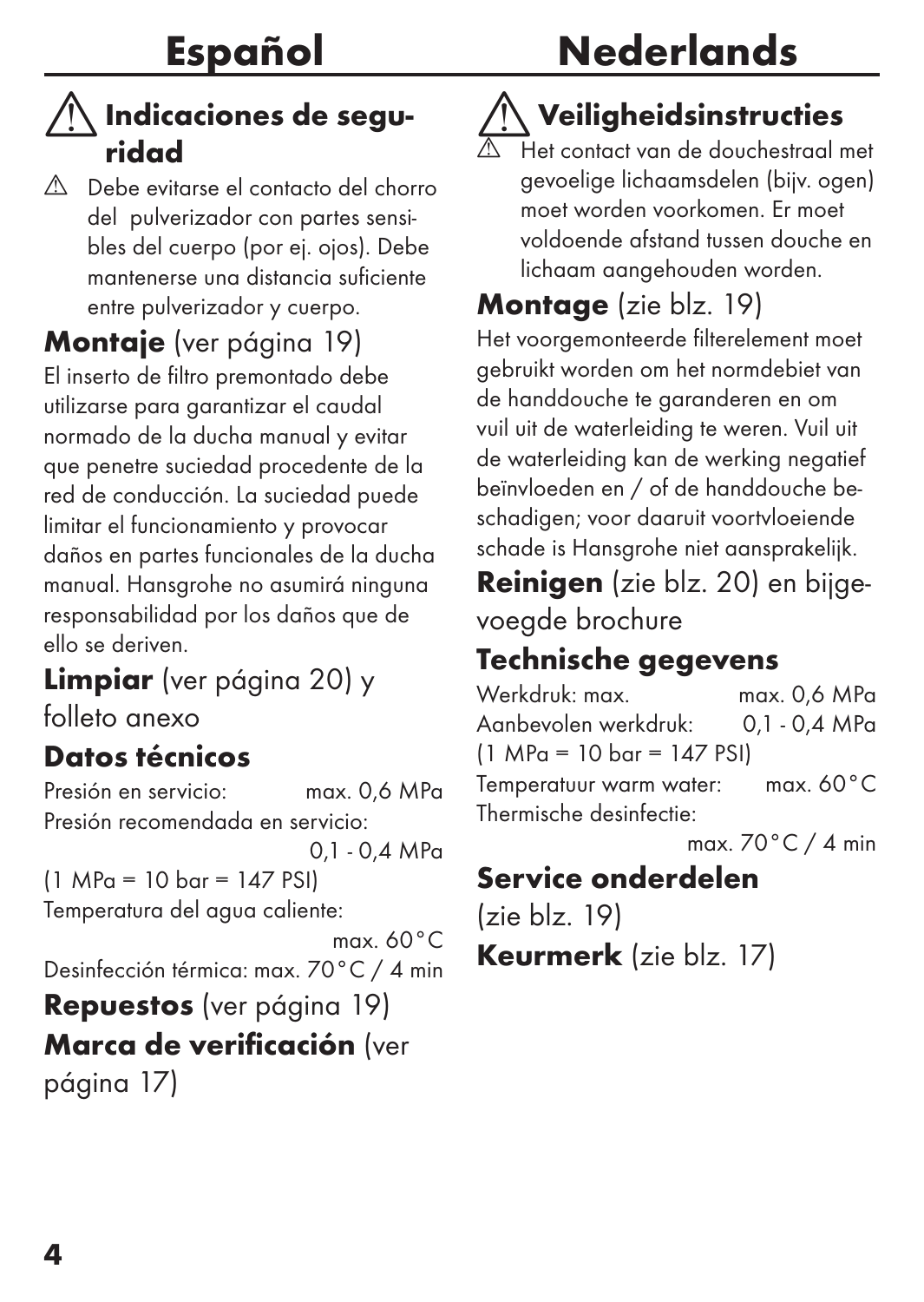### Português

#### Sikkerhedsanvisninger

 Bruserstrålens kontakt med sensitive områder (f.eks. øjne) skal undgås. Der skal være en tilstrækkelig afstand mellem bruseren og kroppen.

#### Montering (se s. 19)

For at garantere håndbruserens standardgennemstrømning og for at undgå tilsmudsninger fra ledningsnettet, skal man bruge den formonterede filterindsats. Tilsmudsningen kan påvirke funktionen og/eller føres til skader på håndbruserens funktionskomponenter. Hans Grohe er ikke ansvarligt for heraf resulterende skader

#### Rengøring (se s. 20) og ved-

lagt brochure

#### Tekniske data

Driftstryk: max. 0,6 MPa Anbefalet driftstryk: 0,1 - 0,4 MPa (1 MPa = 10 bar = 147 PSI) Varmtvandstemperatur: max. 60°C Termisk desinfektion: max. 70°C / 4 min

Reservedele (se s. 19) Godkendelse (se s. 17)

## Avisos de segurança

 Deve-se evitar o contacto dos jactos de água com partes do corpo sensíveis (p. ex. olhos). É necessário manter uma distância suficiente entre o chuveiro e o corpo.

Montagem (ver página 19) O elemento filtrante pré-montado tem que ser utilizado para garantir o fluxo normalizado do chuveiro de mão e para evitar a entrada de sujidade proveniente da rede. A sujidade proveniente da rede pode influenciar o funcionamento e/ou provocar danos nas peças funcionais do chuveiro de mão. A Hansgrohe não se responsabiliza por danos daí resultantes.

Limpeza (ver página 20) e brochura em anexo

#### Dados Técnicos

Pressão de funcionamento: max. 0,6 MPa Pressão de func. recomendada:

0,1 - 0,4 MPa (1 MPa = 10 bar = 147 PSI) Temperatura da água quente: max. 60°C Desinfecção térmica: max. 70°C / 4 min

#### Peças de substituição

(ver página 19)

#### Marca de controlo

(ver página 17)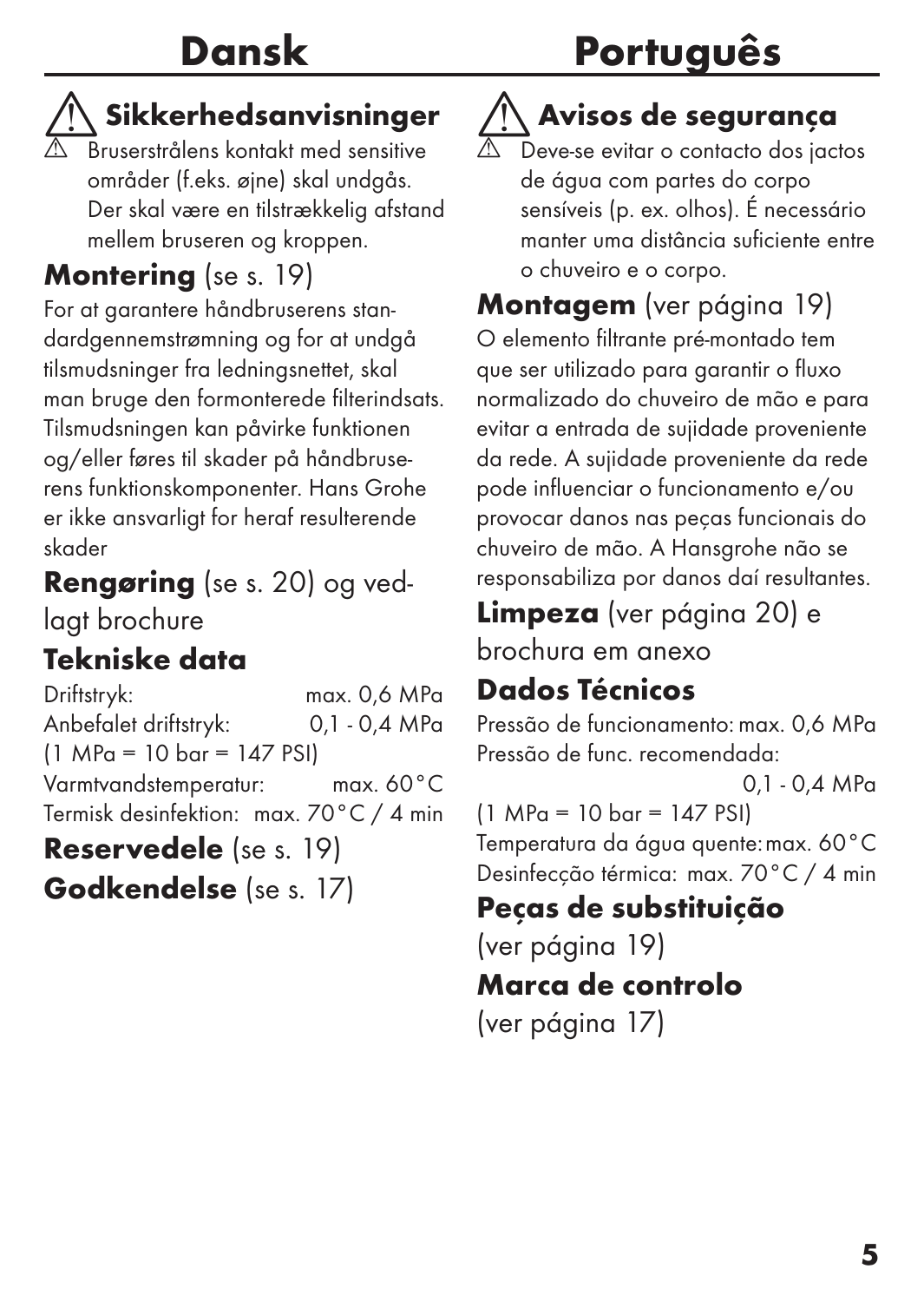#### $\wedge$  Wskazówki bezpieczeństwa

 $\triangle$  Należy unikać kontaktu strumienia wypływającego z głowicy z wrażliwymi częściami ciała (np. oczami). Należy zachowywać odpowiednią odległość pomiędzy głowicą a ciałem.

Montaż (patrz strona 19) Należy użyć zamontowaną uprzednio

wkładkę filtra, aby zapewnić przepisowy przepływ przez prysznic ręczny i zapobiec przedostawaniu się zanieczyszczeń z instalacji sieciowej. Przedostające się zanieczyszczenia mogą mieć negatywny wpływ na działanie i/lub prowadzić do usterek w działaniu elementów prysznica ręcznego; za powstałe z tego tytułu szkody firma Hansgrohe nie ponosi odpowiedzialności.

Czyszczenie (patrz strona 20) i dołączona broszura

#### Dane techniczne

Ciśnienie robocze: maks. 0,6 MPa Zalecane ciśnienie robocze:

0,1 - 0,4 MPa (1 MPa = 10 bary = 147 PSI) Temperatura wody gorącej: maks. 60°C Dezynfekcja termiczna:

maks. 70°C / 4 min

#### Części serwisowe

(patrz strona 19) Znak jakości (patrz strona 17)

## Česky

#### Bezpečnostní pokyny

 Je nutné zabránit kontaktu vodních paprsků sprchy s měkkými částmi těla (např. očima). Je nutné dodržovat dostatečný odstup mezi sprchou a tělem.

#### Montáž (viz strana 19)

Pro zaručení normalního průtoku ruční sprchy a zabránění vzniku usazenin z přívodního vedení se musí použít předmontovaná filtrační vložka. Usazeniny nečistot mohou ovlivnit funkci sprchy a/nebo vést k poškození funkčních dílů sprchy. Za takto vzniklé škody firma Hansgrohe neručí.

Čištění (viz strana 20) a přiložená brožura

#### Technické údaje

Provozní tlak: max. 0,6 MPa Doporučený provozní tlak:

0,1 - 0,4 MPa

(1 MPa = 10 bar = 147 PSI) Teplota horké vody: max. 60°C Tepelná desinfekce: max. 70°C / 4 min

Servisní díly (viz strana 19)

#### Zkušební značka

(viz strana 17)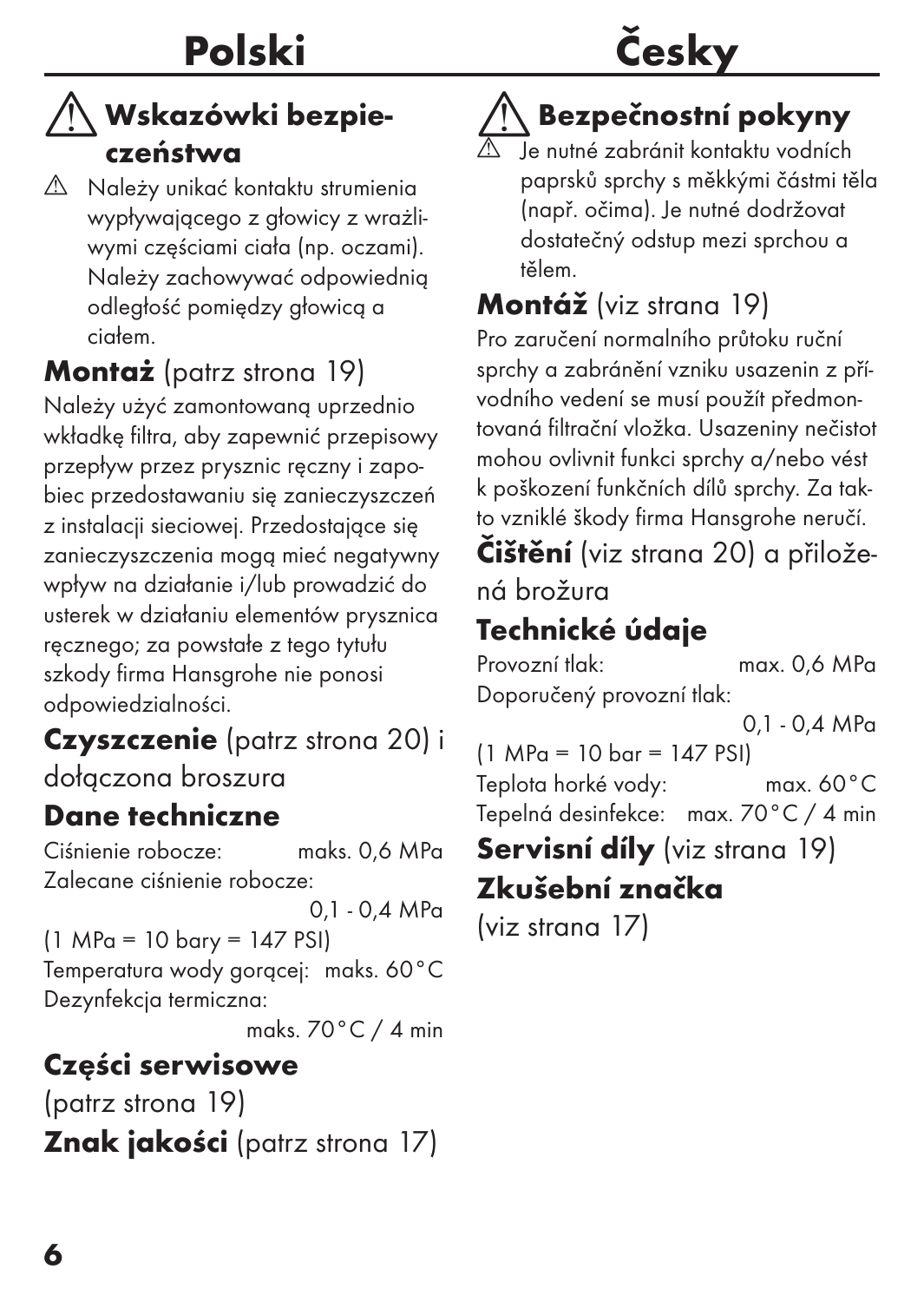#### Bezpečnostné pokyny

 Vyhýbajte sa kontaktu vodného lúča sprchy s citlivými miestami tela (napr. oči). Dodržiavajte dostatočnú vzdialenosť medzi sprchou a telom.

#### Montáž (viď strana 19)

Predmontovaná filtračná vložka sa musí použiť, aby sa zaručil normovaný prietok ručnej sprchy a odstránili naplaveniny nečistôt z rozvodnej siete. Naplaveniny nečistôt môžu ovplyvniť funkčnosť a/alebo môžu viesť k poškodeniam funkčných dielov ručnej sprchy, pričom za takto spôsobené škody spoločnosť Hansgrohe neručí.

Čistenie (viď strana 20) a priložená brožúra

#### Technické údaje

Prevádzkový tlak: max. 0,6 MPa Doporučený prevádzkový tlak: 0,1 - 0,4 MPa (1 MPa = 10 bar = 147 PSI) Teplota teplej vody: max. 60°C Termická dezinfekcia: max. 70°C / 4 min Servisné diely (vid' strana 19) Osvedčenie o skúške

(viď strana 17)

### 八 安全技巧

 必须避免让身体敏感部位(如 眼睛)接触到莲蓬头喷水。必 须保持莲蓬头与人头之间有足 够的距离。

中文

安装 (参见第 19 页)

必须使用预装配好的过滤器芯,以 保障手持花洒达到标准水流量并避 免从管网中冲出污物。污物可损害 功能和/或导致损坏手持花洒的功 能件,对由此所产生的损害汉斯格 雅公司将不承担责任。

清洗 (参见第 20 页) 并附有 小手册

#### 技术参数

工作压强: 最大 0,6 MPa 推荐工作压强: 0,1 - 0,4 MPa  $(1 \text{ MPa} = 10 \text{ bar} = 147 \text{ PSI})$ 热水温度: 最大 60°C 热力消毒: 最大 70°C / 4 分钟 备用零件 (参见第 19 页) 检验标记 (参见第 17 页)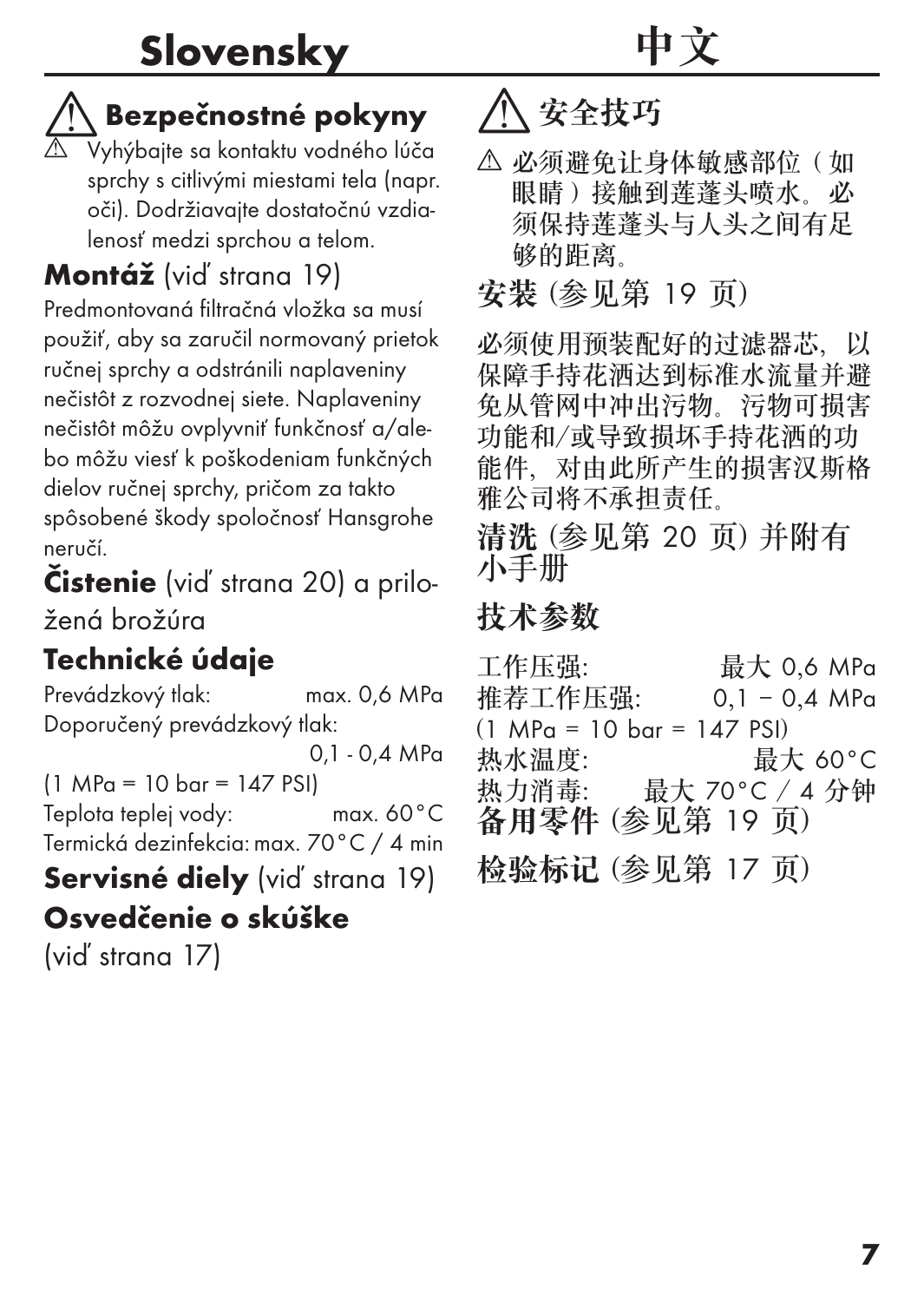#### Указания по технике безопасности

 Не допускайте попадания струи воды из разбрызгивателя на чувствительные части тела (например, на глаза). Разбрызгиватель следует устанавливать на достаточном расстоянии от тела.

#### Монтаж (см. стр. 19)

Необходимо установить предварительно смонтированный фильтрующий элемент, чтобы обеспечить нормальный поток для ручного душа и предотвратить попадание загрязнений из канализационной сети. Попадание загрязнений ухудшает работу и/или приводит к повреждению функциональных деталей ручного душа. Компания Hansgrohe не несет ответственности за ущерб, причиненный в результате несоблюдения этого требования

Очистка (см. стр. 20) и прилагаемая брошюра

#### Технические данные

Рабочее давление: не более. 0.6 МПа Рекомендуемое рабочее давление: 0,1 - 0,4 МПа

(1 МПа = 10 bar = 147 PSI) Температура горячей воды:

не более. 60°C

Термическая дезинфекция: не более. 70°C / 4 мин

Κомплеκт (см. стр. 19)

#### Знак технического контроля (см. стр. 17)

8

### Biztonsági utasítások Magyar

 Kerülni kell a zuhanysugár érintkezését érzékeny testrészekkel (pl. szemek). Be kell tartani a megfelelő távolságot a zuhanyfej és a test között.

Szerelés (lásd a 19. oldalon) Az előre felszerelt szűrőbetétet kell használni a kézi zuhany szabvány átfolyásának biztosításához, és hogy elkerülje a szennyeződések befolyását a vezetékből. A szennyeződések befolyásolhatják a működést és /vagy a kézi zuhany működő részeinek rongálódásához vezethetnek, az ebből származó károkért a Hansgrohe nem vállal felelőséget Tisztítás (lásd a 20. oldalon) és

mellékelt brossúrával

#### Műszaki adatok

Üzemi nyomás: max. 0,6 MPa Ajánlott üzemi nyomás: 0,1 - 0,4 MPa (1 MPa = 10 bar = 147 PSI) Forróvíz hőmérséklet: max. 60°C Termikus fertőtlenítés: max. 70°C / 4 perc

#### Tartozékok

(lásd a 19. oldalon) Vizsgajel (lásd a 17. oldalon)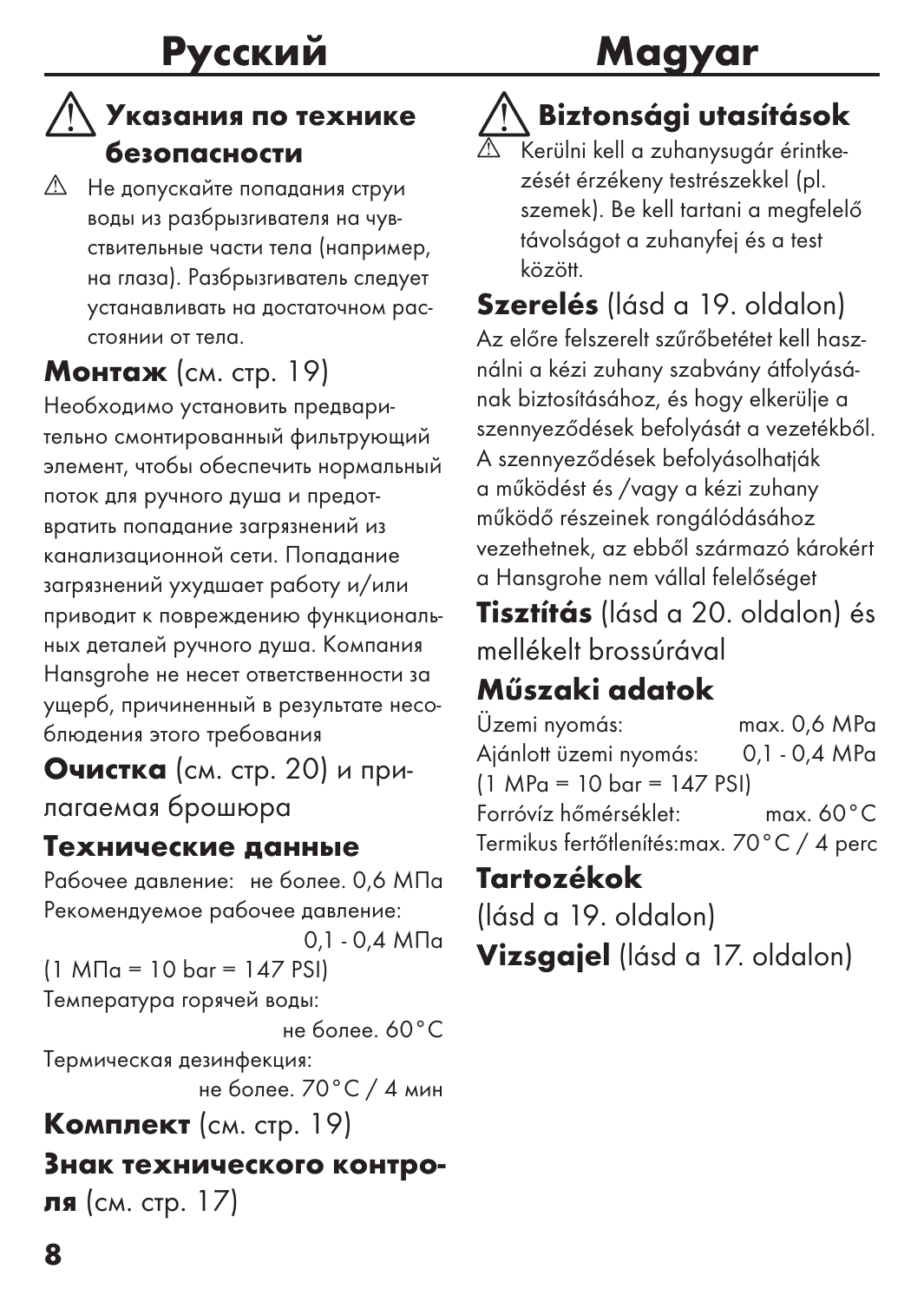### Suomi

### Svenska

### Turvallisuusohjeet

 Suihkuveden kontaktia herkkien ruumiinosien (esim. silmien) kanssa on vältettävä.Suihkun ja vartalon välissä on oltava riittävä väli.

#### Asennus (katso sivu 19)

Esiasennettua suodatinpatruunaa on käytettävä, jotta käsisuihkun normaali läpivirtaus on taattu ja likahiukkasten huuhtoutuminen vesijohtoverkostosta estyy. Likahiukkaskertymät voivat aiheuttaa toimintahäiriöitä ja/tai vahingoittaa käsisuihkun toiminnallisia osia, Hansgrohe ei vastaa näin syntyvistä vaurioista.

#### Puhdistus (katso sivu 20) ja

oheinen esite

#### Tekniset tiedot

Käyttöpaine: maks. 0,6 MPa Suositeltu käyttöpaine: 0,1 - 0,4 MPa (1 MPa = 10 bar = 147 PSI)

Kuuman veden lämpötila: maks. 60°C Lämpödesinfektio: maks. 70°C / 4 min

Varaosat (katso sivu 19)

Koestusmerkki (katso sivu 17)

#### Säkerhetsanvisningar

 Undvik att rikta duschstrålarna mot känsliga kroppsdelar (t. ex. ögonen. Det måste finnas ett tillräckligt stort avstånd mellan duschen och kroppen.

#### Montering (se sidan 19)

Den förmonterade filterinsatsen måste användas om normalflödet hos handduschen ska vara garanterat och för att undvika att smuts spolas in från ledningsnätet. Smuts som spolas in kan påverka funktionen och/eller leda till skador på funktionsdelar i handduschen. Hansgrohe frånsäger sig allt ansvar för skador som kan härledas till detta.

Rengöring (se sidan 20) och medföljande broschyr

#### Tekniska data

Driftstryck: max. 0,6 MPa Rek. driftstryck: 0,1 - 0,4 MPa (1 MPa = 10 bar = 147 PSI) Varmvattentemperatur: max. 60°C Termisk desinfektion: max. 70°C / 4 min Reservdelar (se sidan 19) Testsigill (se sidan 17)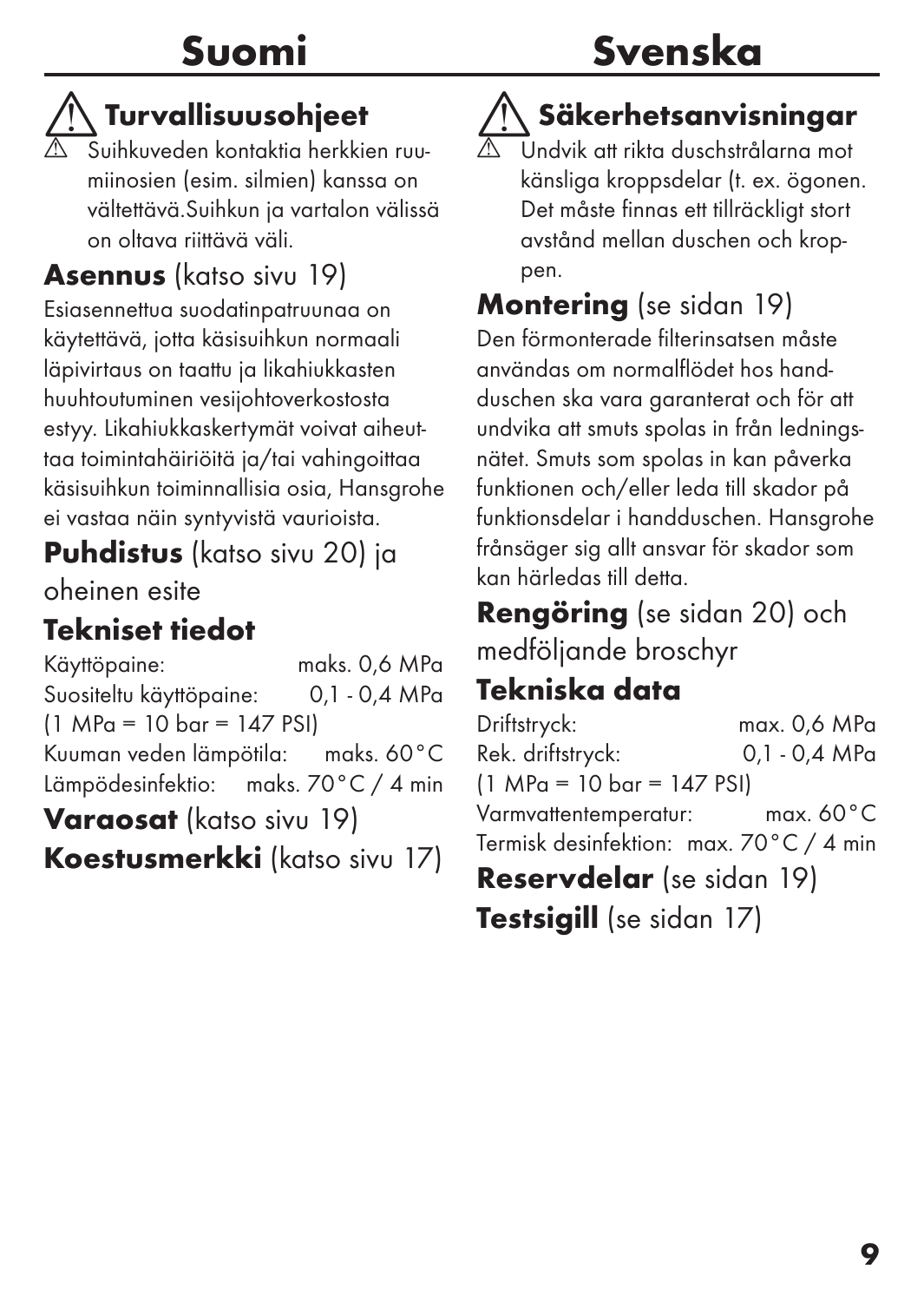#### $\wedge$  Saugumo technikos nurodymai

 Būtina vengti dušo vandens srovės kontakto su jautriomis kūno vietomis (pvz., akimis). Todėl būtina laikytis tinkamu atstumu nuo dušo.

#### Montavimas (žr. psl. 19)

Reikia naudoti sumontuotą filtro elementą, kad būtų užtikrintas norminis per rankinį dušą pratekantis srautas ir būtų išvengta teršalų, galinčių patekti iš vamzdyno. Patekę teršalai gali pakenkti veikimui ir/ arba sugadinti veikiančias dalis. Už žalą, atsiradusią dėl šių priežasčių, bendrovė "Hansgrohe" neatsako.

Valymas (žr. psl. 20) ir pridedama brošiūra

#### Techniniai duomenys

Darbinis slėgis: ne daugiau kaip 0,6 MPa Rekomenduojamas slėgis: 0,1 - 0,4 MPa (1 MPa = 10 barų = 147 PSI) Karšto vandens temperatūra: ne daugiau kaip 60°C Terminis dezinfekavimas: ne daugiau kaip 70°C / 4 min Atsarginės dalys (žr. psl. 19)

#### Bandymo pažyma

(žr. psl. 17)

### Hrvatski

### Sigurnosne upute

 Mora se izbjegavati kontakt mlaza iz tuša s osjetljivim dijelovima tijela (npr. očima). Tijelo korisnika mora biti dovoljno udaljeno od tuša.

#### Sastavlianie (pogledaj stranicu 19)

Mora se rabiti predmontirani filtarski umetak, kako bi se regulirao protok vode kroz ručni tuš i izbjeglo unošenje prljavštine iz vodovoda. Prljavština može dovesti do djelomičnog ili potpunog oštećenja dijelova ručnog tuša. Za eventualna oštećenja uzrokovana prljavštinom proizvođač Hansgrohe nije odgovoran.

Čišćenje (pogledaj stranicu 20) i priložena brošura

#### Tehnički podatci

Najveći dopušteni tlak: tlak 0,6 MPa Preporučeni tlak: 0,1 - 0,4 MPa (1 MPa = 10 bar = 147 PSI) Temperatura vruće vode: tlak 60°C Termička dezinfekcija: tlak 70°C / 4 min

#### Rezervni djelovi

(pogledaj stranicu 19)

#### Oznaka testiranja

(pogledaj stranicu 17)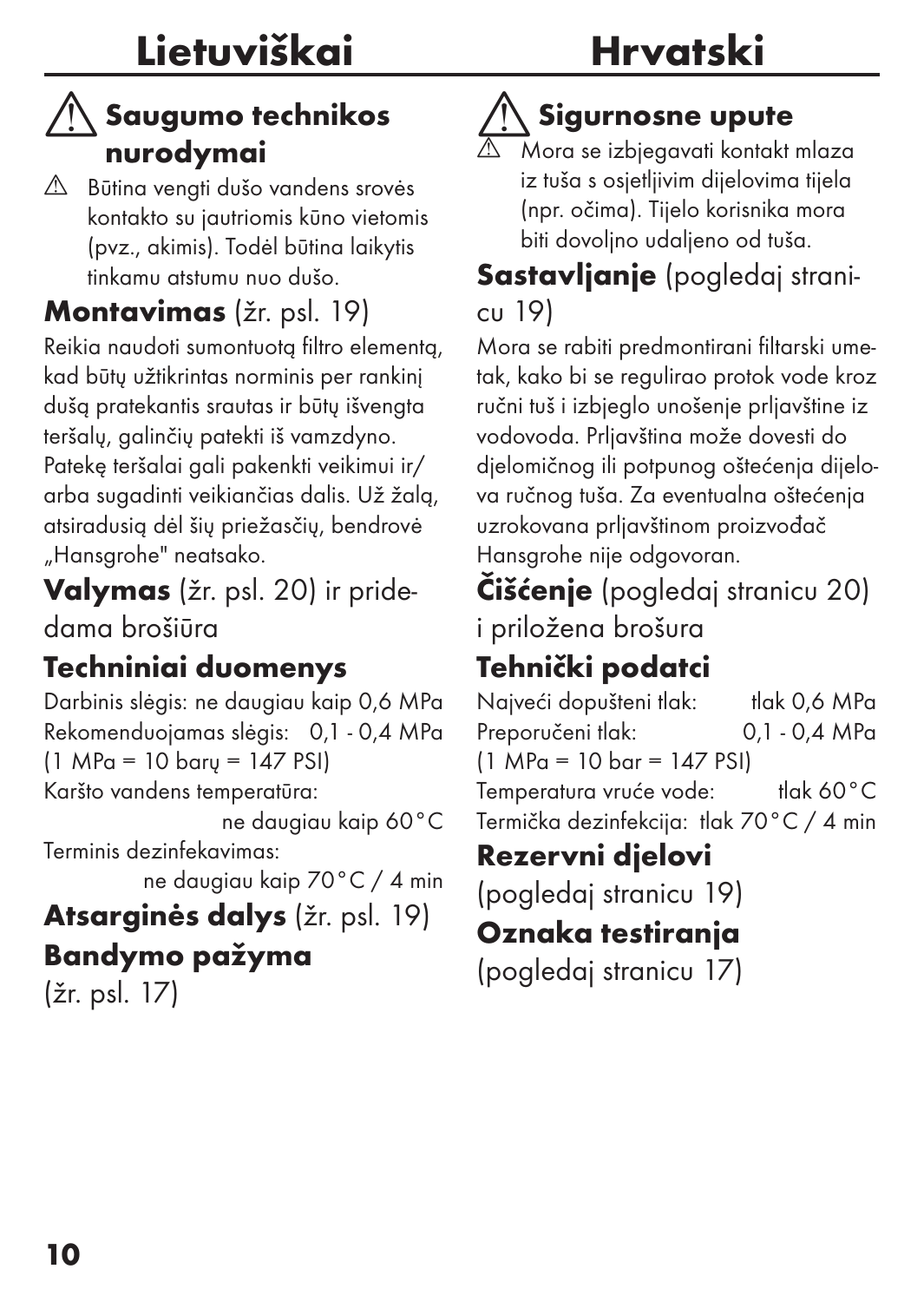#### Güvenlik uyarıları

 Püskürtme başlıklarının hassas organlara teması (örn. gözler) önlenmelidir. Püskürtücü ile beden arasında yeterli mesafe bırakılmalıdır.

Montajı (Bakınız sayfa 19) Ön montajı yapılan filtre elemanı, el püskürtücüsünün standart akışını sağlamak ve hat şebekesindeki kirlenmeleri önlemek için kullanılmalıdır. Kirlenmeler işlevi olumsuz etkileyebilir ve/veya el püskürtücüsünün işlev parçalarında hasarlara yol açabilir. Hansgrohe, bundan dolayı kaynaklanabilecek hasarlara karşı sorumluluk üstlenmez.

Temizleme (Bakınız sayfa 20) ve birlikte verilen broşür

#### Teknik bilgiler

İşletme basıncı: azami 0,6 MPa Tavsiye edilen işletme basıncı: 0,1 - 0,4 MPa (1 MPa = 10 bar = 147 PSI) Sıcak su sıcaklığı: azami 60°C Termik dezenfeksiyon: azami 70°C / 4 dak Yedek Parçalar (Bakınız sayfa

19) Kontrol işareti (Bakınız sayfa 17)

#### Instructiuni de siguranţă

 $\triangle$  Evitati contactul jetului de apă cu părtile de corp sensibile (de ex. ochii). Țineți dușul la o distanță corespunzătoare de corp.

Montare (vezi pag. 19)

Cartuşul de filtru premontat se va utiliza pentru asigurarea debitului normal al telefonului de duş şi pentru evitarea penetrării impurităţilor din reţeaua de apă. Aceste impurități pot afecta funcționarea duşului şi/sau pot cauza deteriorarea elementelor functionale ale telefonului de duş, firma Hansgrohe nu-şi asumă răspunderea pentru daunele cauzate de aceste impurități

Curățare (vezi pag. 20) și broşura alăturată

#### Date tehnice

Presiune de funcționare: max. 0,6 MPa Presiune de funcționare recomandată:

0,1 - 0,4 MPa

(1 MPa = 10 bar = 147 PSI) Temperatura apei calde: max. 60°C Dezinfecție termică: max. 70°C / 4 min

Piese de schimb (vezi pag. 19)

#### Certificat de testare (vezi pag. 17)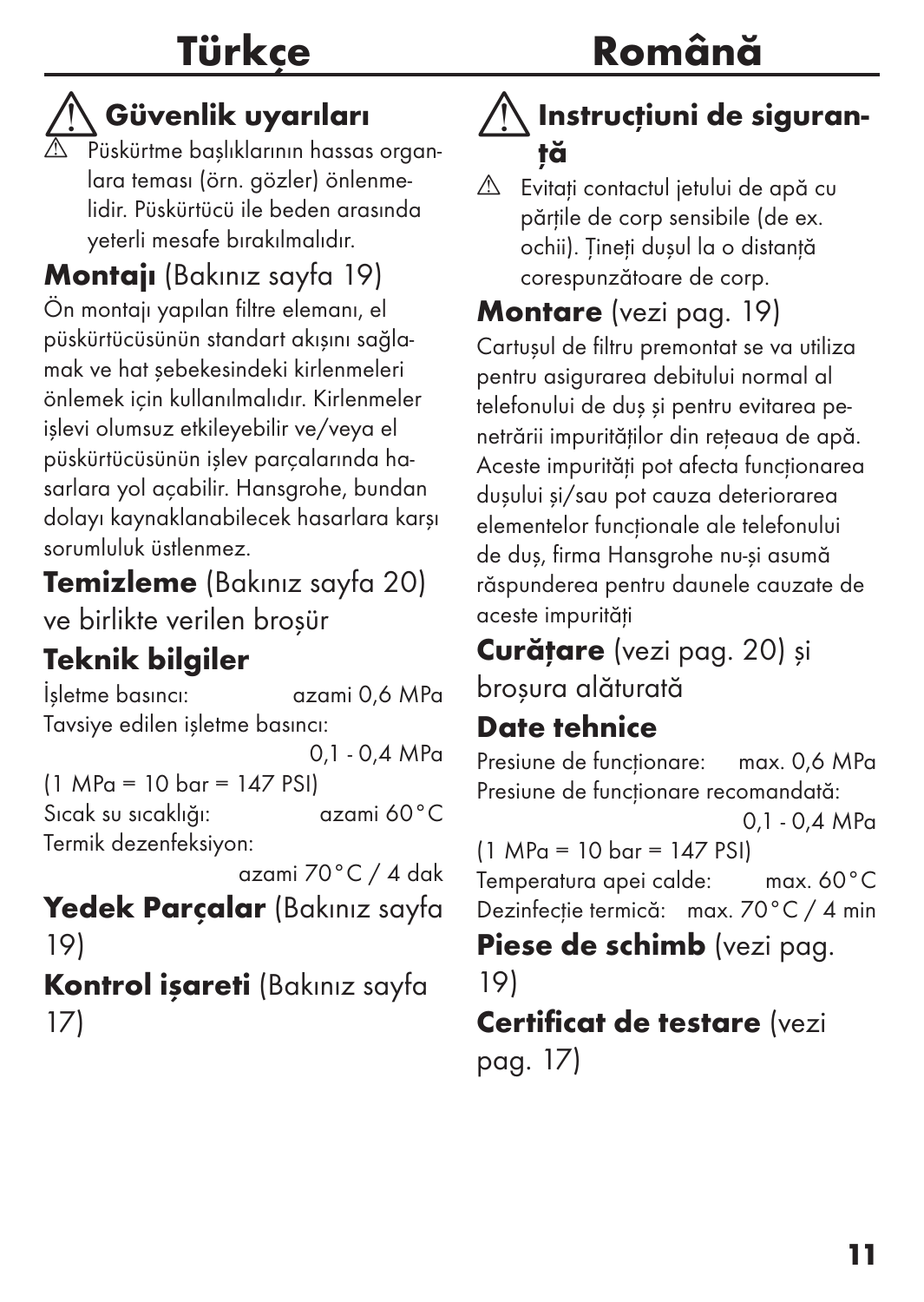### Slovenski

### Υποδείξεις ασφαλείας

 Η επαφή δέσμης νερού του ντους με ευαίσθητες περιοχές του σώματος (π.χ. μάτια) πρέπει να αποφεύγεται. Διατηρείτε επαρκή απόσταση ανάμεσα στο ντους και το σώμα.

#### Συναρμολόγηση (βλ. σελίδα 19)

Το τοποθετημένο στοιχείο φίλτρου πρέπει να χρησιμοποιηθεί, για να διασφαλιστεί η αναγκαία ροή νερού του τηλεφώνου του ντους και να αποφευχθεί η εκροή ακαθαρσιών από το δίκτυο παροχής ύδατος. Η εκροή ακαθαρσιών μπορεί να επηρεάσει τη λειτουργία και/ή να προκαλέσει ζημιές σε λειτουργικά μέρη του τηλεφώνου του ντους, για τις οποίες η Hansgrohe δεν ευθύνεται.

#### Καθαρισμός (βλ. σελίδα 20) και συνημμένο φυλλάδιο

#### Τεχνικά Χαρακτηριστικά

Λειτουργία πίεσης: έως 0,6 MPa Συνιστώμενη λειτουργία πίεσης: 0,1 - 0,4 MPa (1 MPa = 10 bar = 147 PSI) Θερμοκρασία ζεστού νερού: έως 60°C Θερμική απολύμανση: έως 70°C / 4 min Ανταλλακτικά (βλ. σελίδα 19) Σήμα ελέγχου (βλ. σελίδα 17)

## $\langle \rangle$  Varnostna opozorila

 Izogibati se je treba stiku prhalnega curka z občutljivimi deli telesa (npr. očmi). Med telesom in prho mora biti vedno zadosten razmik.

#### Montaža (gleite stran 19)

Za zagotovitev standardiziranega pretoka ročne prhe in za preprečevanje vtoka umazanije iz vodovodnega omrežja se mora uporabiti predmontiran filtrski vložek. Vtok umazanije lahko poslabša delovanje ročne prhe in/ali pripelje do poškodovanja njenih funkcionalnih delov. Za tako nastalo škodo podj. Hansgrohe ne odgovarja

Čiščenje (glejte stran 20) in priložena brošura

#### Tehnični podatki

Delovni tlak: maks. 0,6 MPa Priporočeni delovni tlak: 0,1 - 0,4 MPa (1 MPa = 10 bar = 147 PSI) Temperatura tople vode: maks. 60°C Termična dezinfekcija:

maks. 70°C / 4 min

Rezervni deli (glejte stran 19) Preskusni znak (glejte stran 17)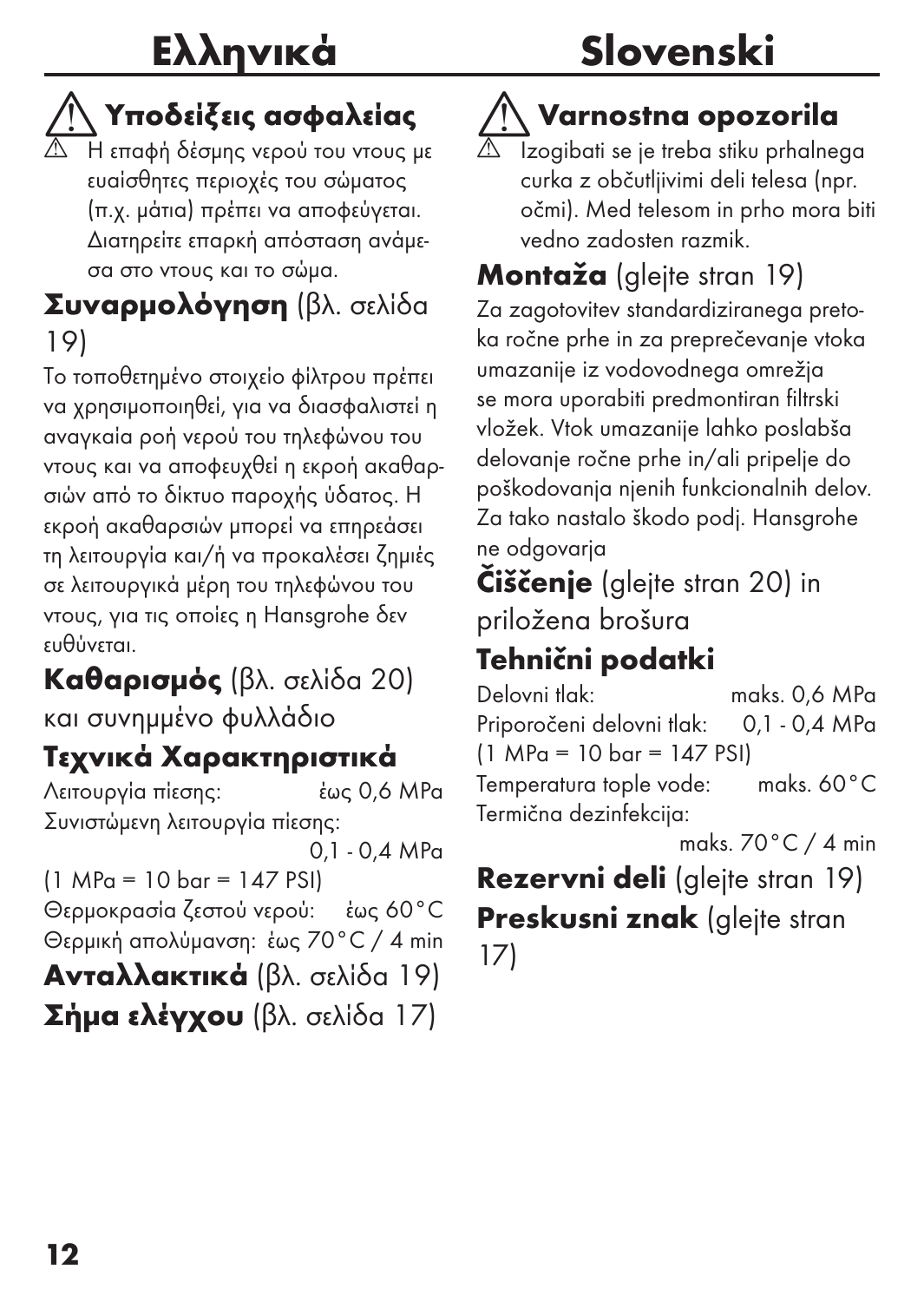### Estonia

### Latvian

### $\left\langle \right\langle \right\rangle$  Ohutusjuhised

 $\overline{\triangle}$  Duši veejoad ei tohi kokku puutuda tundlike kehaosadega (nt silmad). Jätke duši ja keha vahele piisav vahe.

#### Paiaaldamine (vt lk 19)

Käsiduši normaalse läbivoolu tagamiseks ja torustikust pärit mustuse vältimiseks tuleb kasutada eelmonteeritud filtrit. Mustus võib talitlust halvendada ja/või tekitada käsiduši talitlusosadel kahjustusi, mille korral Hansgrohe ei vastuta.

#### **Puhastamine** (vt lk 20) ja kaasasolev brošüür

#### Tehnilised andmed

Töörõhk maks. 0,6 MPa Soovitatav töörõhk: (1 MPa = 10 baari = 147 PSI) Kuuma vee temperatuur: maks. 60°C Termiline desinfektsioon:

maks. 70°C / 4 min

Varuosad (vt lk 19) Kontrollsertifikaat (vt lk 17)

## $\langle \rangle$ Drošības norādes

 Nepieciešams izvairīties no dušas strūklas tieša kontakta ar jutīgām ķermeņa daļām (piem., acīm). Nepieciešams ievērot pietiekošu attālumu starp dušu un ķermeni.

Montāža (skat. 19. lpp.) Iepriekš iemontētais filtra elements ir jāizmanto, lai nodrošinātu normālu plūsmu dušas sprauslās un izvairītos no netīrumu ieplūšanas no ūdensvada. Netīrumu ieplūšana var ietekmēt funkciju un/vai radīt bojājumus dušas sprauslas elementos, par šādiem bojājumiem Hansgrohe neatbild.

Tīrīšana (skat. 20. lpp.) un klāt pievienotais buklets

#### Tehniskie dati

Darba spiediens: maks. 0,6 MPa Ieteicamais darba spiediens:

0,1 - 0,4 MPa

(1 MPa = 10 bar = 147 PSI)

Karstā ūdens temperatūra: maks. 60°C Termiskā dezinfekcija :

maks. 70°C / 4 min

#### Rezerves daļas

(skat. 19. lpp.) Pārbaudes zīme (skat. 17. lpp.)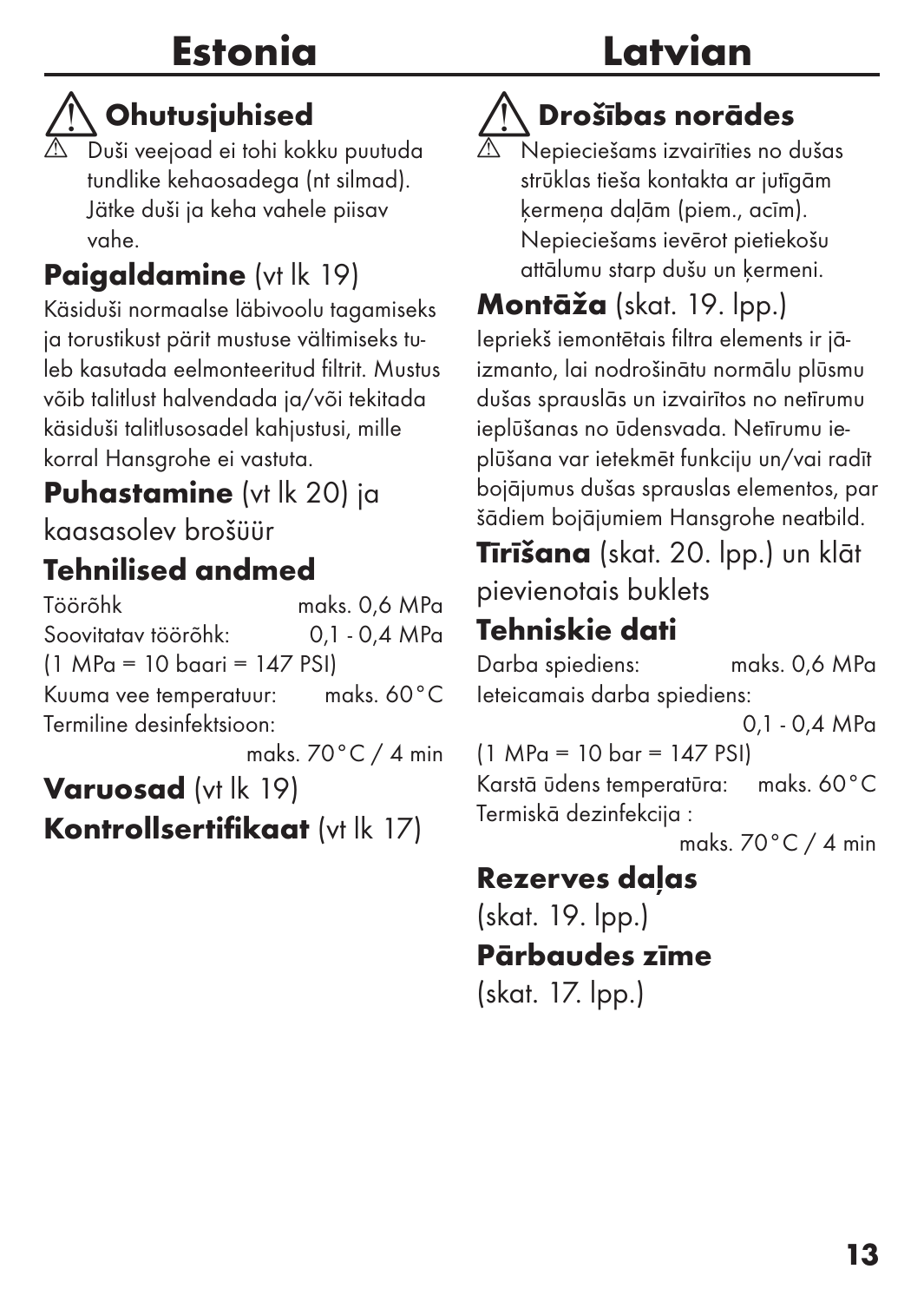### Srpski

### Norsk

#### Sigurnosne napomene

 $\overline{\triangle}$  Mora se izbegavati kontakt mlaza iz tuša sa osetljivim delovima tela (npr. očima). Telo korisnika mora biti na dovoljnom odstojanju od tuša.

#### Montaža (vidi stranu 19)

Mora se koristiti predmontirani filterski uložak, kako bi se regulisao protok vode kroz ručni tuš i izbeglo prodiranje prljavštine iz vodovoda. Prljavština može dovesti do delimičnog ili potpunog oštećenja delova ručnog tuša. Za eventualna oštećenja prouzrokovana prljavštinom proizvođač Hansgrohe nije odgovoran.

#### Čišćenje (vidi stranu 20) i priložena brošura

#### Tehnički podaci

Radni pritisak: maks. 0,6 MPa Preporučeni radni pritisak: 0,1 - 0,4 MPa (1 MPa = 10 bar = 147 PSI) Temperatura vruće vode: maks. 60°C Termička dezinfekcija:

maks. 70°C / 4 min

#### Rezervni delovi

(vidi stranu 19) Ispitni znak (vidi stranu 17)

#### Sikkerhetshenvisninger

 Dusjstrålen skal ikke komme i kontakt med ømfintlige kroppsdeler (f.eks. øynene). Overhold en tilstrekkelig avstand mellom dusjen og kroppen.

#### Montasie (se side 19)

Den forhåndsmonterte filterinnsatsen skal brukes for å garantere hånddusjens standardgjennomstrømning og for å forhindre smussinnspylinger fra ledningsnettet. Smussinnspylinger kan påvirke funksjonen negativt og/eller føre til skader på hånddusjens funksjonsdeler. Hansgrohe påtar seg inget ansvar for skader som resulteres av dette.

#### Rengjøring (se side 20) og vedlagt brosjyre

#### Tekniske data

Driftstrykk maks. 0,6 MPa Anbefalt driftstrykk: 0,1 - 0,4 MPa (1 MPa = 10 bar = 147 PSI) Varmtvannstemperatur maks. 60°C Termisk desinfisering: maks. 70°C / 4 min Servicedeler (se side 19)

Prøvemerke (se side 17)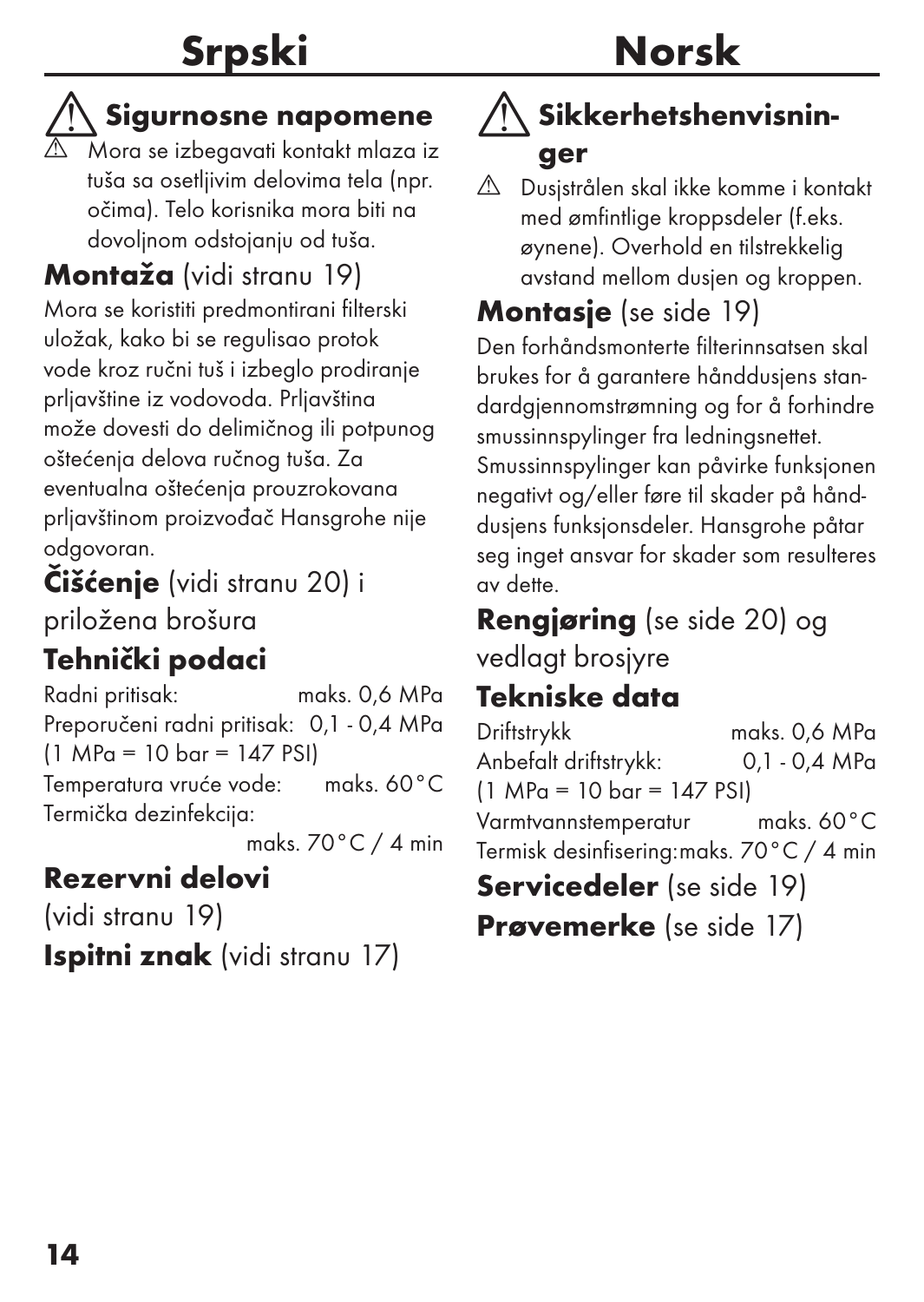### Shaip

#### Указания за безопасност

 Трябва да се избягва контакта на струите на разпръсквателя с чувствителни части на тялото (напр. очите). Между разпръсквателя и тялото трябва да се спазва достатъчно разстояние.

#### Монтаж (вижте стр. 19)

Предварително монтираната филтърна вложка трябва да се използва, за да се осигури нормалния поток към ръчния разпръсквател и да се избегне натрупване на замърсявания от водопроводната мрежа. Натрупването на замърсявания може да наруши функцията и/или да доведе до увреждания на функционалните части на ръчния разпръсквател, Hansgrohe не носи отговорност за получилите се по този начин щети

Почистване (вижте стр. 20) и приложена брошура

#### Технически данни

Работно налягане: макс. 0,6 МПа Препоръчително работно налягане:

0,1 - 0,4 МПа (1 МПа = 10 bar = 147 PSI) Температура на горещата вода: макс. 60°C

Термична дезинфекция:

макс. 70°C / 4 мин

#### Сервизни части

(вижте стр. 19)

#### Контролен знак

(вижте стр. 17)

#### Udhëzime sigurie

 Kontakti i valëve të dushit me pjesët e ndjeshme të trupit (p.sh. me sytë) duhet që të shmanget. Midis dushit dhe trupit duhet që të mbahet një distancë e mjaftueshme.

Montimi (shih faqen 19)

Njësia e montuar e filtrit duhet përdorur për të garantuar një rendiment rrjedhjeje të spërkatëses së dorës në bazë të normës si dhe për të evituar thithjen e papastërtive nga rrjeti i ujësjellësit. Ndotjet mund të ndikojnë në mënyrë negative në dhe mund të dëmtojnë pjesët funksionale të spërkatëses së dorës. Hansgrohe nuk mban përgjegjësi për dëmet e shkaktuara në këtë mënyrë.

Pastrimi (shih faqen 20) dhe broshura bashkëngjitur

#### Të dhëna teknike

Presioni gjatë punës maks. 0,6 MPa Presioni i rekomanduar: 0,1 - 0,4 MPa (1 MPa = 10 bar = 147 PSI) Temperatura e ujit të ngrohtë maks. 60°C Dezinfektim Termik:

maks. 70°C / 4 min

#### Pjesë ndërrimi (shih faqen 19)

#### Shenja e kontrollit (shih faqen 17)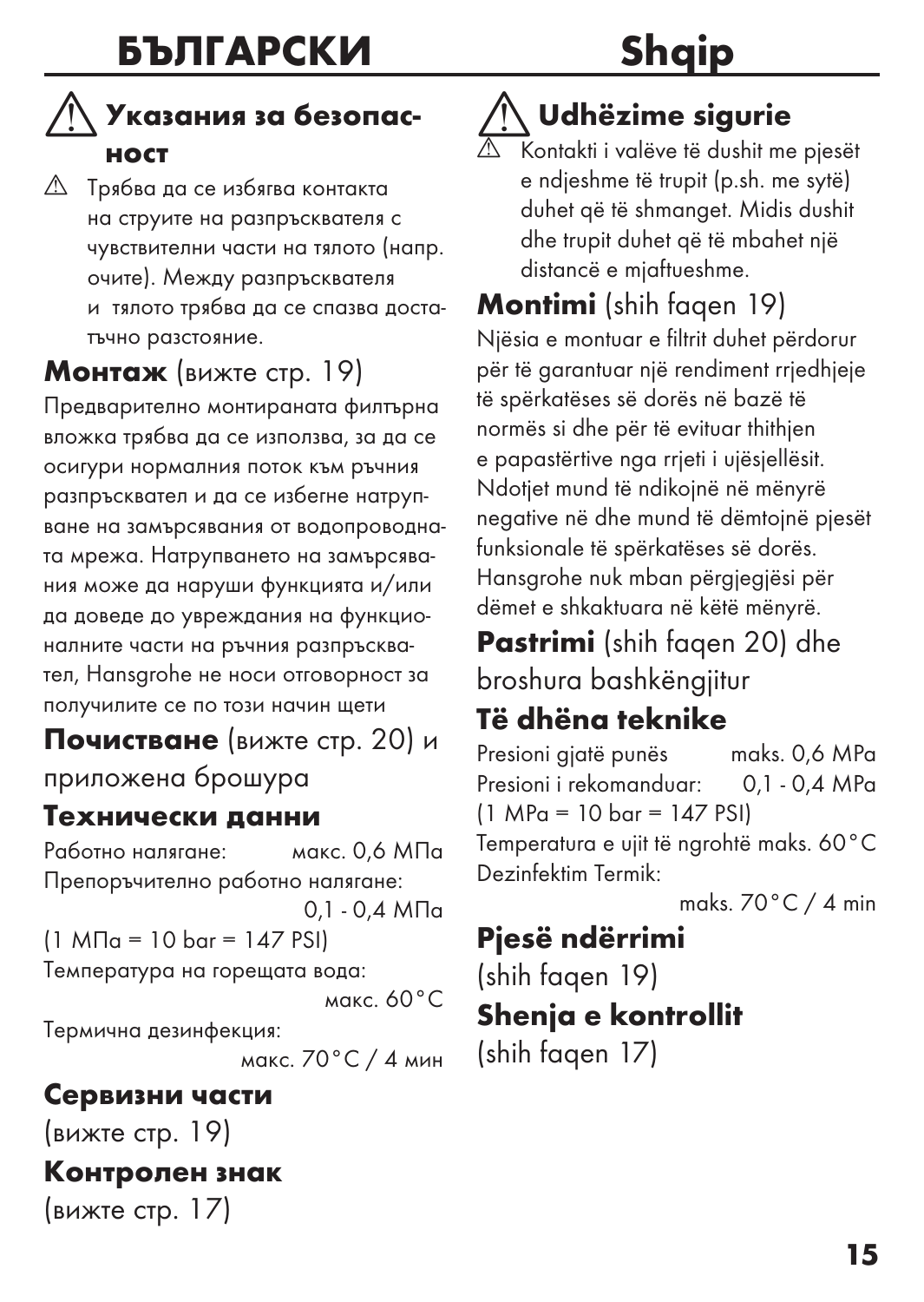**تنبيهات األمان** بحب جخنب حدوث إتصال مباشر بين  $\triangle$ الماء الخارج من رأس الدش وبين أجزاء<br>الحسـم الحسـاسـة (مثل العـنـن) يجب وجود مسافة كافية بين رأس<br>الدش والجسم. **التركيب (راجع صفحة 19)** يجب استخدام وحدة الفلتر التي مت تركيبها مسبقاً لضمان التدفق الطبيعي من الرشاش اليدوي ومن أجل جتنب تسرب األوساخ من شبكة الأنابيب الرئيسية، حيث مكن لتسرب الأوساخ أن يتسبب في الإضرار بوظيفة<br>الرشاش بشكل كلي أو جزئي أو كليهما. وبالتالي فإن شركة هانز مسئولية أية أضرار ناجّة عن ذلك. **التنظيف** )راجع صفحة 20( والكتيب المرفق **املواصفات الفنية** ضغط التشغيل : احلد األقصى 0,6 ميجابسكال ضغط التشغيل املوصى به: 0,1 - 0,4 ميجابسكال )1 ميجابسكال = 10 بار = 147 PSI) درجة حرارة الماء الساخن: الحد الأقصى C0°C تعقيم حراري:<br>الحد الأقصى 600 / 4 الدقيقة **قطع الغيار** )راجع صفحة 19( احلد األقصى C70° / <sup>4</sup> الدقيقة **شهادة اختبار** )راجع صفحة 17(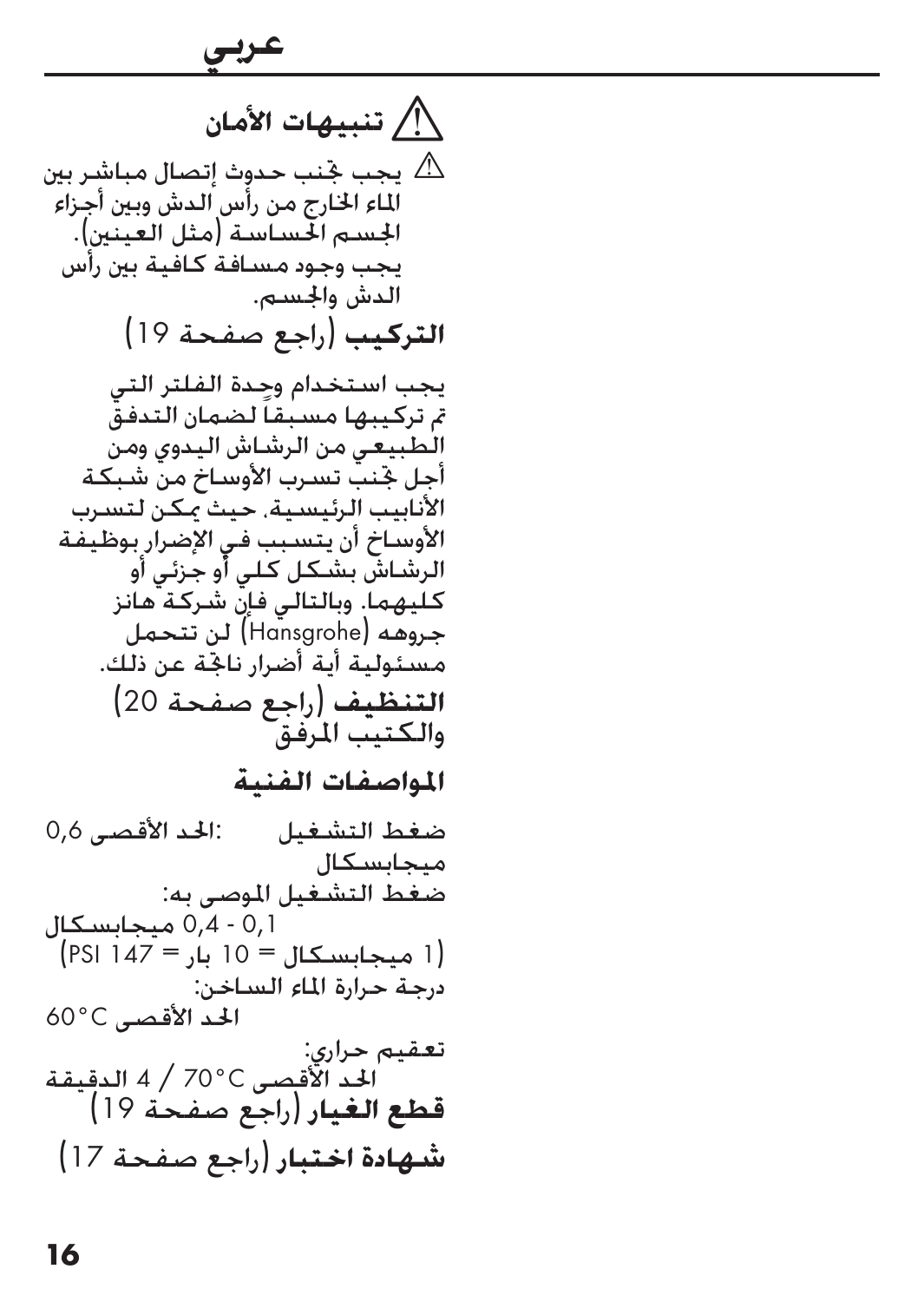

| P-IX                                 | <b>DVGW</b> | svGW         | ACS          | <b>WRAS</b> | NF | <b>KIWA</b> |
|--------------------------------------|-------------|--------------|--------------|-------------|----|-------------|
| <b>28562000 P-IX 18738/IC BT0633</b> |             | $\mathsf{X}$ | $\mathsf{X}$ |             |    |             |
| 28563000 P-IX 18739/IB BT0633        |             | $\mathsf{X}$ | $\times$ X   |             |    |             |
| 28585000 P-IX 19694/IA               |             |              |              |             |    |             |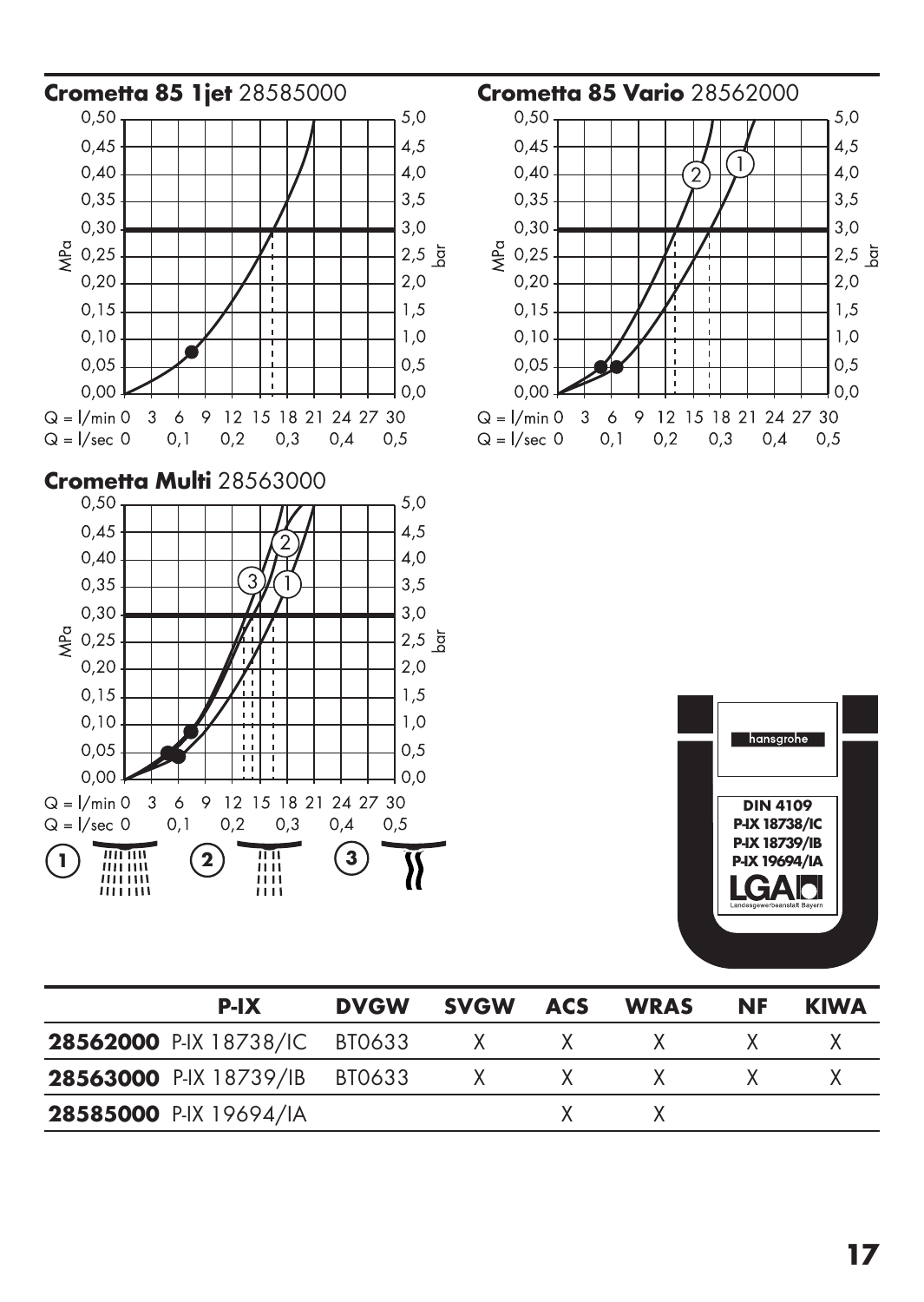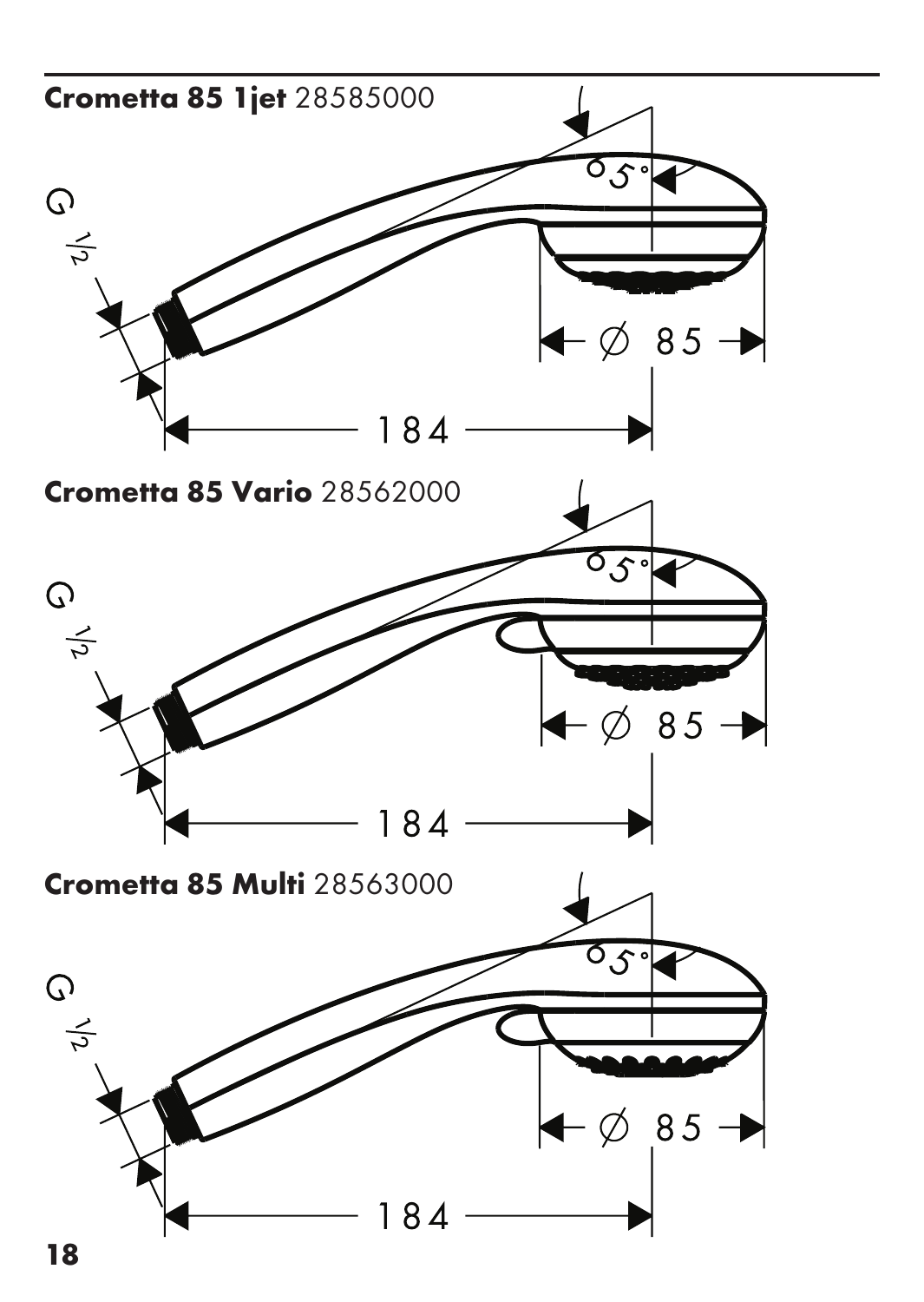



Crometta 85 Vario 28562000 Crometta 85 Multi 28563000

| $III$ $IIII$ | 11 I I | $III$ $IIII$ | 11 I I |    |
|--------------|--------|--------------|--------|----|
| 1111111      | 11 I I | 1111111      | ,,,,   |    |
| 1111111      | ,,,,   | 1111111      | ,,,,   |    |
| 1111111      | ,,,,   | 1111111      | ,,,,   |    |
|              |        |              |        | 10 |